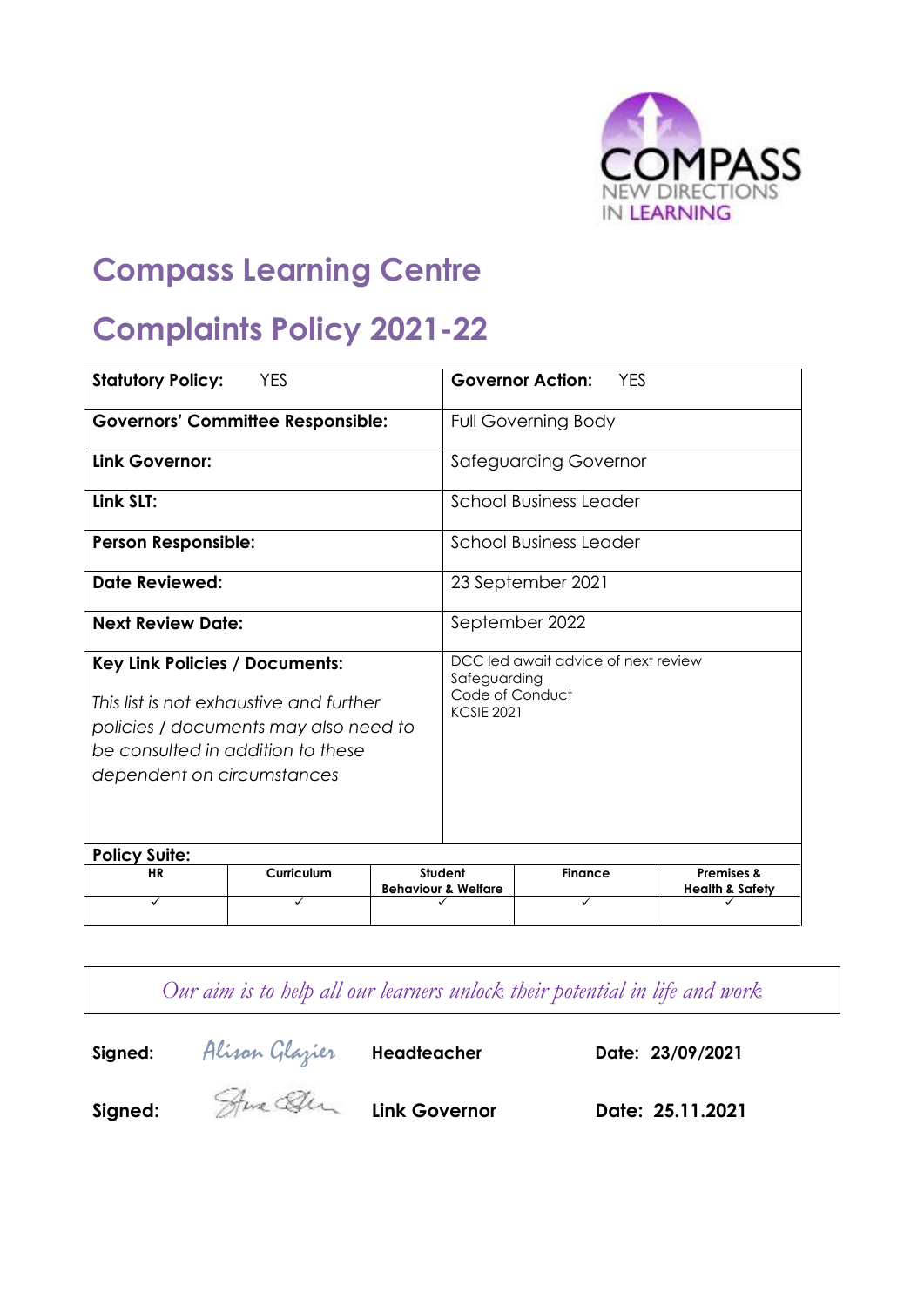**Equality Impact Assessment – initial screening record**

| What area of work is being<br>$\bullet$<br>considered?    |                               | <b>Complaints Policy</b>                                                      |                             |  |  |
|-----------------------------------------------------------|-------------------------------|-------------------------------------------------------------------------------|-----------------------------|--|--|
|                                                           | Upon whom will this impact?   |                                                                               | <b>Full Governing Board</b> |  |  |
| considered?                                               |                               | How would the work impact upon groups, are they included and                  |                             |  |  |
| <b>The Equality Strands</b>                               | <b>Negative Impact</b>        | <b>Positive Impact</b>                                                        | No impact                   |  |  |
| Minority ethnic groups                                    |                               |                                                                               |                             |  |  |
| Gender                                                    |                               |                                                                               |                             |  |  |
| Disability                                                |                               |                                                                               |                             |  |  |
| Religion, Faith or Belief                                 |                               |                                                                               |                             |  |  |
| Sexual Orientation                                        |                               |                                                                               |                             |  |  |
| Transgender                                               |                               |                                                                               |                             |  |  |
| Age                                                       |                               |                                                                               |                             |  |  |
| Rurality                                                  |                               |                                                                               |                             |  |  |
| broken down by the equality strands?                      |                               |                                                                               |                             |  |  |
| <b>The Equality Strands</b>                               | No                            | Yes                                                                           | <b>Uncertain</b>            |  |  |
| Minority ethnic groups                                    |                               |                                                                               |                             |  |  |
| Gender                                                    |                               |                                                                               |                             |  |  |
| Disability<br>Religion, Faith or Belief                   |                               |                                                                               |                             |  |  |
| Sexual Orientation                                        |                               |                                                                               |                             |  |  |
|                                                           | v                             |                                                                               |                             |  |  |
| Transgender                                               | v                             |                                                                               |                             |  |  |
| Age                                                       |                               |                                                                               |                             |  |  |
| Rurality                                                  |                               |                                                                               |                             |  |  |
| Further comments:-                                        |                               | Does the initial screening highlight potential issues that may be illegal? No |                             |  |  |
|                                                           |                               | Do you consider that a full Equality Impact Assessment is required?           | No                          |  |  |
|                                                           |                               | Initial screening carried out by School Support Manager                       |                             |  |  |
| Signed:                                                   | Kerry Taylor Dated: 17/1/2019 |                                                                               |                             |  |  |
| Comment by Headteacher: No changes to policy at this time |                               |                                                                               |                             |  |  |
| Alisan Glazier                                            |                               |                                                                               |                             |  |  |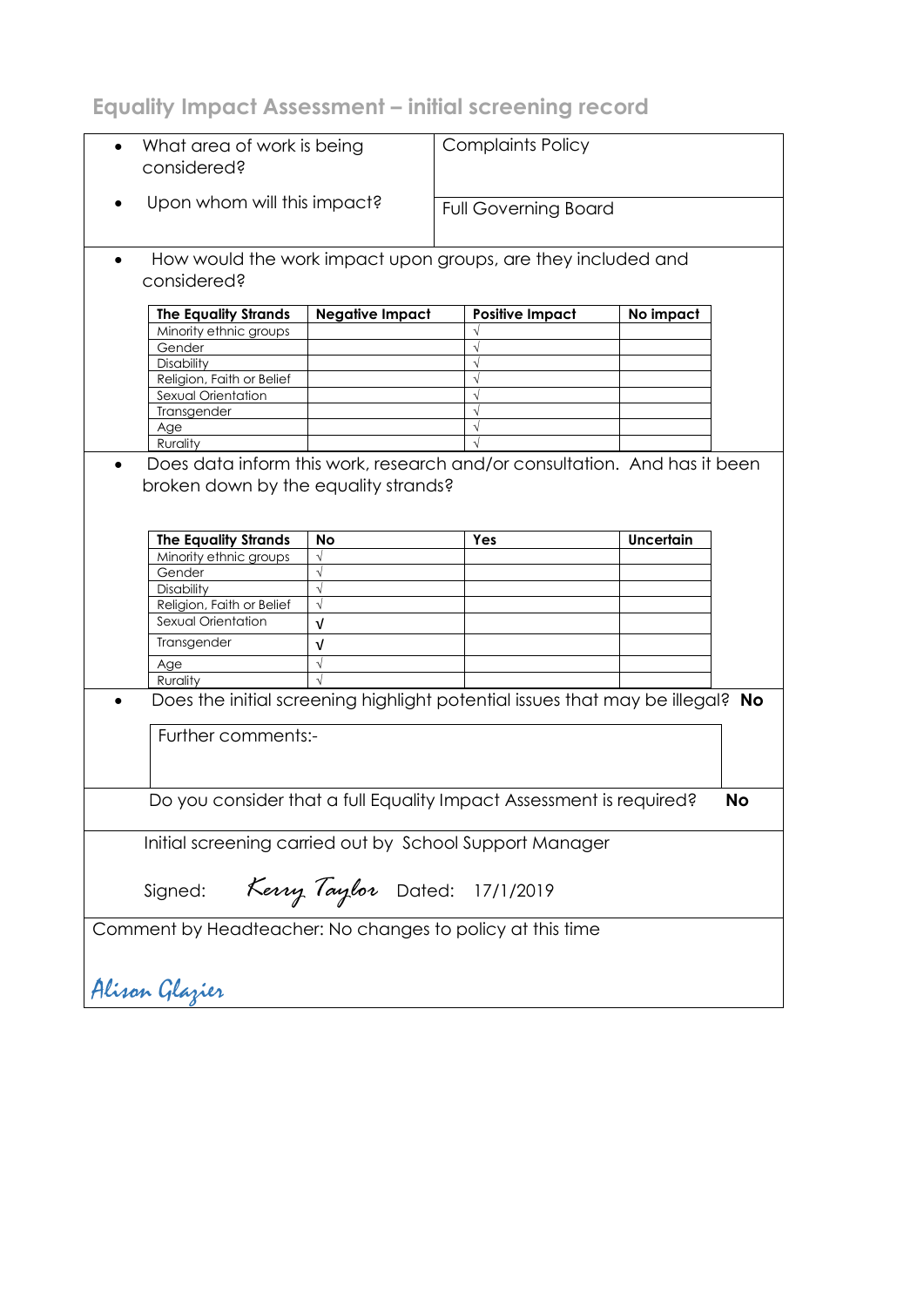# **Dorset Council**



**Complaint Policy for Compass Learning Centre**

**2021-2022**

**-Table of Contents**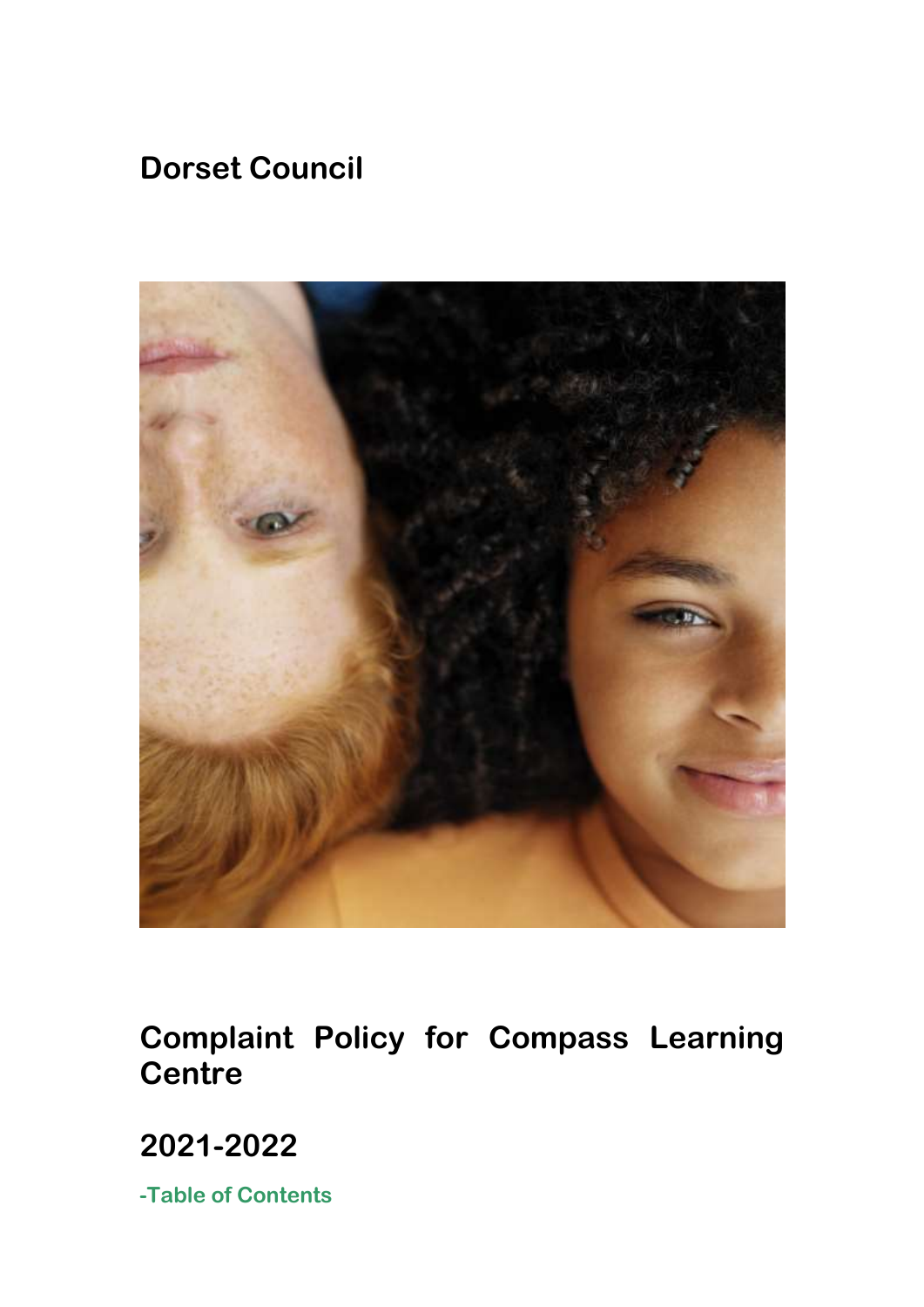### **Dorset County Council Compass Learning Centre**

| 3              |
|----------------|
| 3              |
| 3              |
| 3              |
| 4              |
| 4              |
| 4              |
| 5              |
| 5              |
| 5              |
| 5              |
| 5              |
| 5              |
| 6              |
| 6              |
| $\overline{7}$ |
| 8              |
| 8              |
| 9              |
| 9              |
|                |
|                |

Appendix Two – Timescales

Appendix Three – Roles and Responsibilities

Appendix Four – Checklists

Appendix Five – School Complaint Form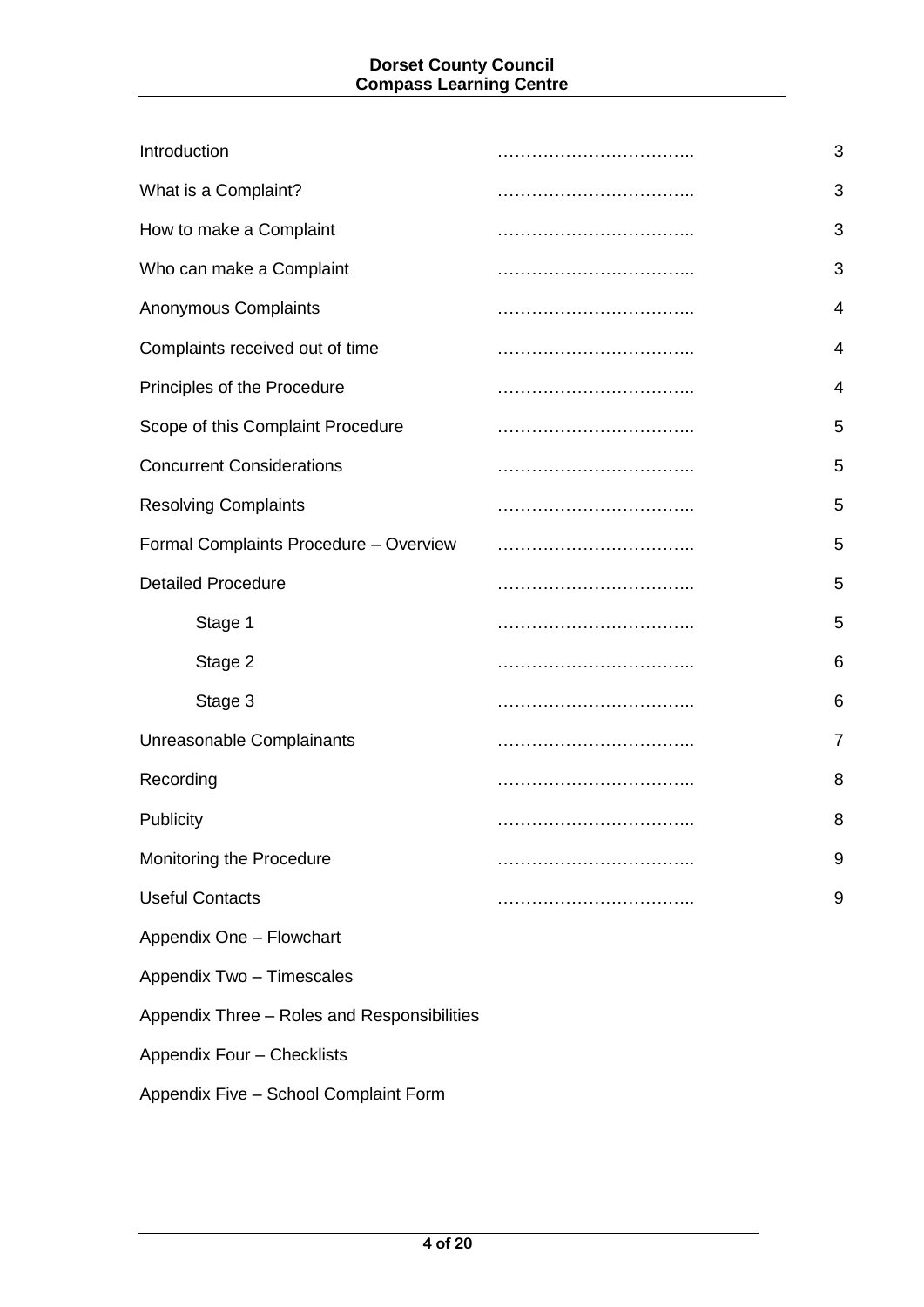### **Compass Learning Centre**

## **Introduction**

Governing Bodies of all maintained schools and maintained nursery schools in England are required, under Section 29 of the [Education Act 2002](http://www.legislation.gov.uk/ukpga/2002/32/contents) to have in place a procedure to deal with complaints relating to the school and to any community facilities or services that the school provides. The law also requires the procedure to be publicised.

The Secretary of State has direction making powers under sections [496 and 497 of](http://www.google.co.uk/search?hl=en&q=496+or+497+of+the+Education+Act+1996+&meta=)  [the Education Act 1996](http://www.google.co.uk/search?hl=en&q=496+or+497+of+the+Education+Act+1996+&meta=) and although he is not under a duty to intervene in every case that is brought to his attention, he must always consider whether, in light of the information provided to him by a complainant, he should exercise his powers.

Individuals contacting the local authority regarding a school complaint are advised to contact the school directly. The local authority can also provide advice and support to Head Teachers and governors in the operation of their complaints procedures through the Schools' Complaints Service available from April 2013.

# **What is a complaint?**

A complaint may be generally defined as '*an expression of dissatisfaction or disquiet which requires a response*'.

Informal complaints – Compass Learning Centre takes informal concerns seriously and will make efforts to resolve matters earliest stage possible.

Formal complaints **-** This formal procedure will be invoked when initial attempts to resolve the issue are unsuccessful and the person raising the concern remains dissatisfied and wishes to take the matter further.

# **How to make a Complaint**

Formal complaints should be made in the first instance, to Compass Learning Centre Complaints Co-ordinator. A complaint can be made in person, in writing or by telephone. The Complaints Co-ordinator will record the date the complaint is received and will acknowledge in writing (letter or email) receipt of the complaint within 3 school days.

## **Who can make a Complaint?**

- Parents, carers and/or children/young people attending the school.
- Parents, carers and/or children/young people who have recently attended the school. Consideration will be given to complaints lodged within six months of leaving the school.
- Members of the general public may make complaints to the school if the school is directly responsible for the issue being complained about.

*<There are no grounds for referral of complaints that are not from parent/carers to the Secretary of State or any other body>.*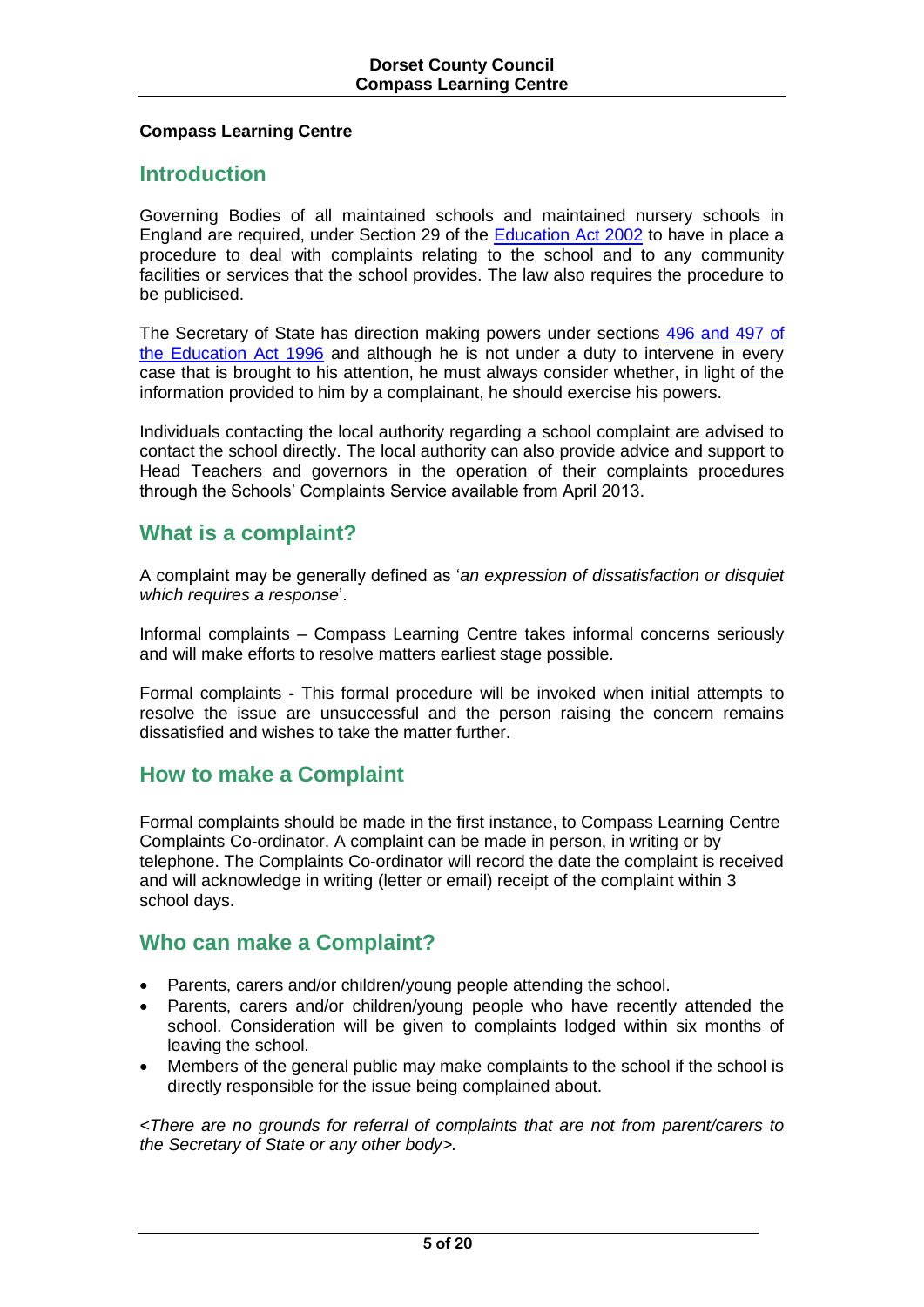# **Anonymous Complaints**

The Complaints Co-ordinator in conjunction with the Head Teacher and Chair of Governors will determine whether the gravity of an anonymous complaint warrants its investigation.

# **Complaints received out of Term Time**

Complaints made outside of term time will be deemed to have been received on the first school day after the holiday period.

# **Principles of the Procedure**

An effective complaints procedure shall:-

- **Not** exclude any group with protected characteristics from making a complaint.
- Encourage resolution of problems by **informal** means wherever possible.
- Be easily **accessible** and **publicised.**
- Be **simple** to understand and use.
- Be **impartial.**
- Be **non-adversarial.**
- Allow **swift** handling with established **time-limits** for action and keeping people informed of the progress.
- Ensure a full and **fair** investigation by an independent person where necessary;
- Respect people's desire for **confidentiality.**
- Address all the points at issue and provide an **effective** response and **appropriate** redress, where necessary.
- Provide **information** to the school's senior management team so that services can be improved (i.e. learning from feedback).
- Have due regard to the principles of the Equalities Act and how they impact upon schools, parents, carers and children/young people.

# **Scope of this Complaint Procedure**

This procedure covers all **informal** complaints/concerns and **formal** complaints with the **exceptions** listed below for which there are separate (statutory) procedures.

This policy does not cover the following issues:-

- admissions to schools:
- exclusion of children/young peoples from school;
- statutory assessments of special education needs;
- school re-organisation proposals subject to statutory procedures;
- complaints against individual members of staff in relation to their behaviour or competence, including the Head Teacher;
- matters likely to require a Child Protection Investigation;
- whistle-blowing;
- staff grievances and disciplinary procedures;
- complaints about services provided by other providers, such as contractors and other Council service units.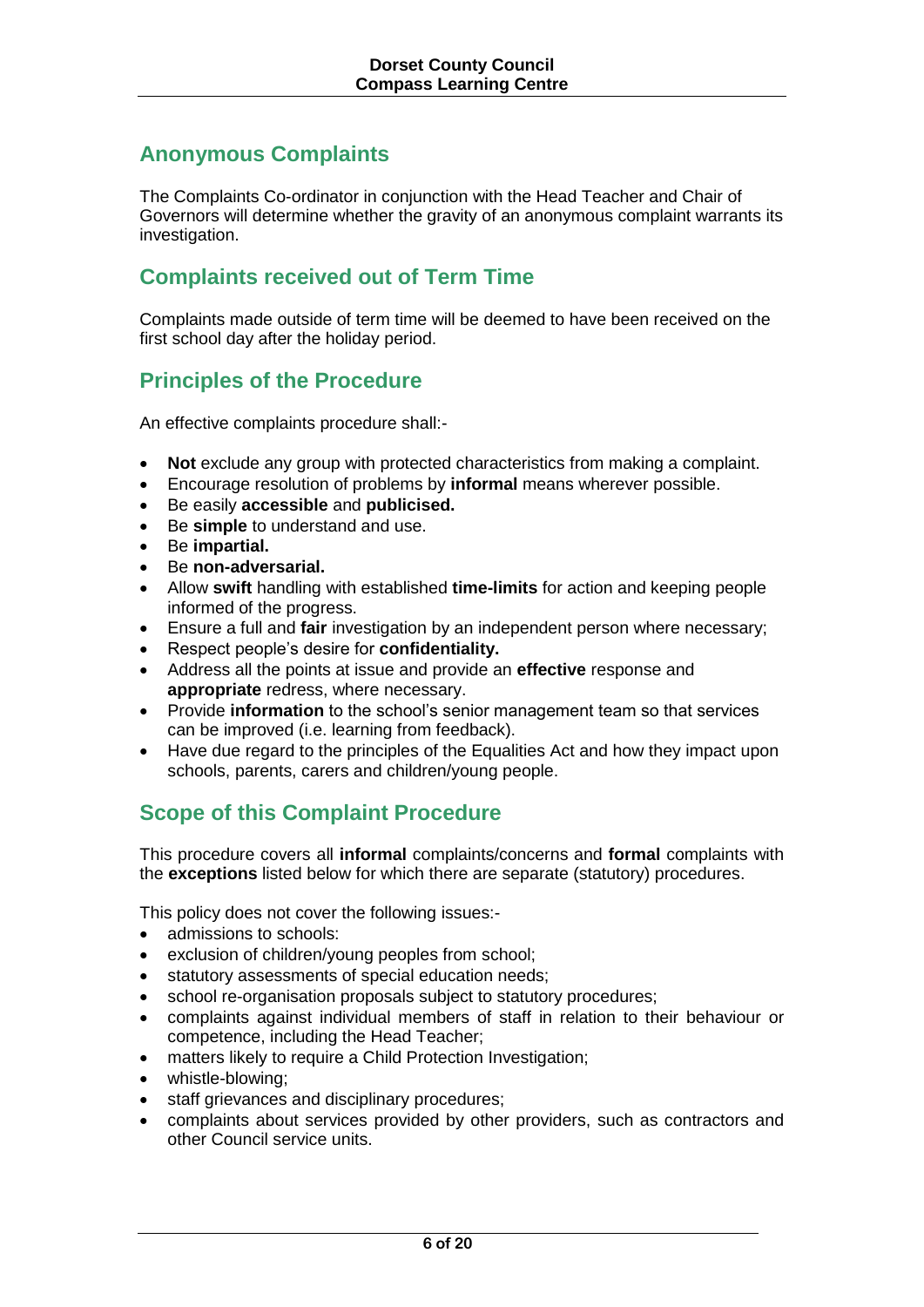Complaints that have already been investigated can not be considered again. Legal, safeguarding or disciplinary proceedings may take precedence over complaints procedures and timescales.

## **Concurrent Considerations**

Legal, safeguarding or disciplinary proceedings may take precedence over complaints procedures and timescales.

If there is a risk that dealing with a complaint might prejudice a concurrent consideration, the complaints procedure will be suspended until the concurrent consideration is concluded. The Complaints Co-ordinator will write to the Complainant explaining the reason for the decision and the nature of the concurrent consideration. Once the concurrent consideration is concluded, the complaint can be investigated as appropriate.

# **Resolving Complaints**

At each stage in the procedure, the schools will want to resolve the complaint if possible. It might be sufficient to acknowledge that the complaint is valid in whole or in part. In addition, it may be appropriate to offer one or more of the following:

- an apology:
- an explanation;
- an admission that the situation could have been handled differently or better;
- an assurance that the event complained of will not recur:
- an explanation of the steps that have been taken to ensure that it will not happen again;
- an undertaking to review school policies in light of the complaint.

# **Formal Complaints Procedure – overview**

There are three stages to this procedure:-

| Stage 1 - Complaint Heard by<br><b>Staff Member</b>                                                                                                   | Stage 2 – Complaint Heard by<br><b>Head Teacher</b>                                                                | <b>Stage 3 - Complaint Heard by</b><br><b>Governing Body Review</b><br><b>Panel</b>              |
|-------------------------------------------------------------------------------------------------------------------------------------------------------|--------------------------------------------------------------------------------------------------------------------|--------------------------------------------------------------------------------------------------|
| If that Staff Member is subject to<br>the complaint then the senior<br>manager will investigate as<br>appropriate. This could be the<br>Head Teacher. | If the Head Teacher has already<br>considered at Stage 1, this will be<br>undertaken by the Chair of<br>Governors. | This will consist of Governors<br>not involved in the complaints<br>process at an earlier stage. |

In very small schools it may be necessary to go straight to stage 2.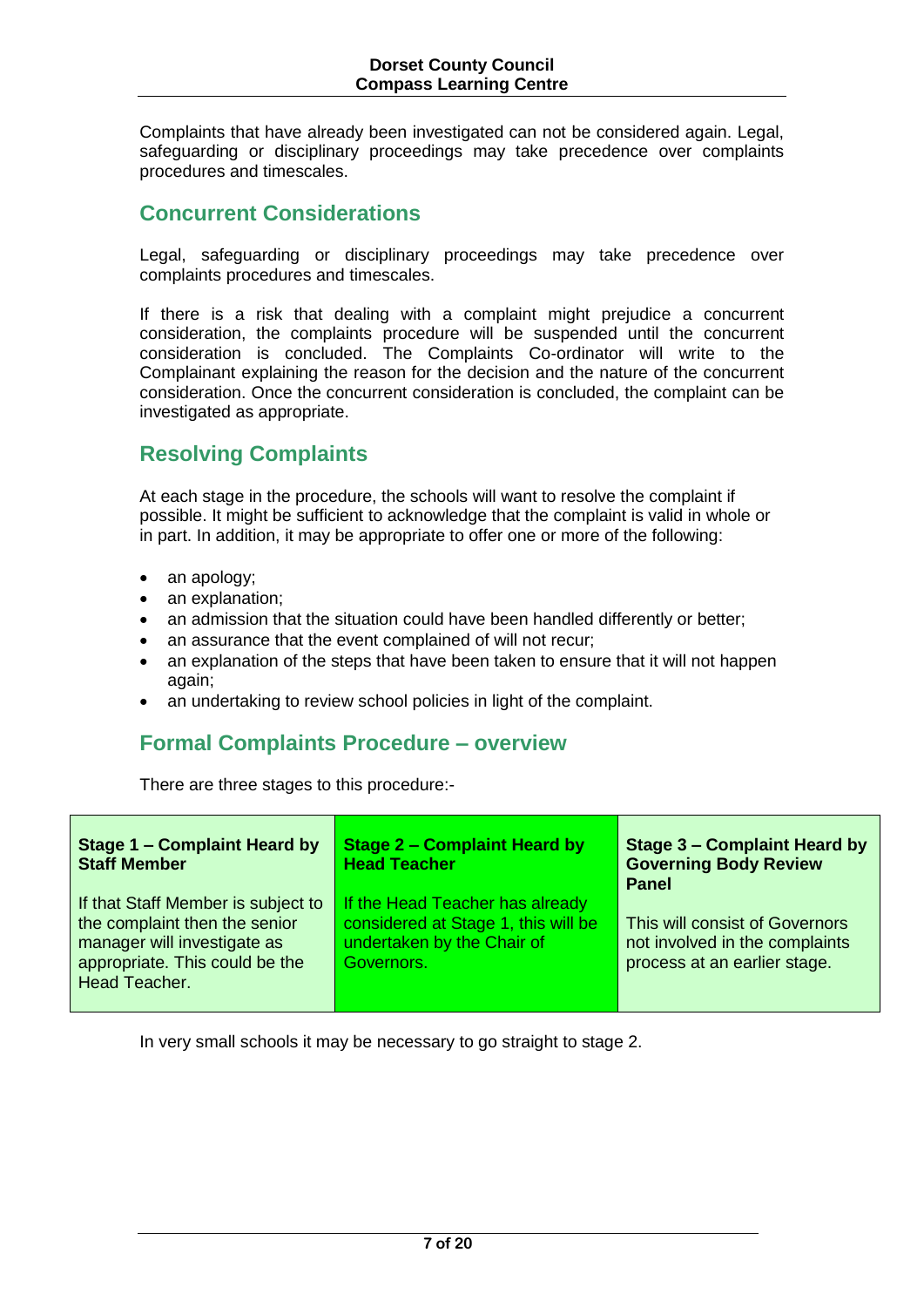# **Detailed Procedure**

### *Stage 1 – Complaint Heard by Staff Member*

Formal complaints should be made to Kerry Taylor, School Complaints Co-ordinator. A complaint can be made in person, in writing or by telephone. The Complaints Co-ordinator will record the date the complaint is received and will acknowledge in writing (letter or email) receipt of the complaint within 3 school days.

The Member of Staff will investigate the complaint and respond to the Complainant within 10 school days of the date of receipt of the complaint.

### *Stage 2 – Complaint Heard by the Head Teacher*

If the Complainant is dissatisfied with the outcome of the Staff Member's investigation at Stage 1 and wishes to take the matter further, they can ask for the matter to be considered by the Head Teacher.

The Head Teacher will acknowledge the complaint within 3 school days. The acknowledgement will include a summary of the complaints procedure and a response date given. This will be within 10 school days. If this date cannot be met, the Complainant will be given an update and revised response date.

The Head Teacher should provide a formal written response to the Complainant detailing actions taken to investigate the complaint and provide a full explanation of decisions taken and the reasons for them. Where appropriate, it should include details of actions the school will take to resolve the complaint.

The Complainant should be provided with details of how to contact the Governing body if they are not satisfied with the response.

#### *Stage 3 – Complaint Heard by the Governing Body's Complaints Review Panel*

The Complainant should write to the Chair of Governors giving details of the complaint. Complaints must have been considered by the first two stages before proceeding to panel.

The Clerk to the Governors should acknowledge the request in writing within 3 school days and inform the Complainant of the right to submit any further documents or information relevant to the complaint. The panel will not consider new complaints – these will be considered at Stage 1. A deadline for submission of these documents should be given. This should be at least 5 days before the hearing.

The school will submit the Stage 1 and 2 responses together with any written response from the Head Teacher as appropriate. The Head Teacher may also invite members of staff directly involved in matters raised by the Complainant to respond personally or in writing.

The Clerk to the Governors should convene the complaints committee elected from the Governing Body. The committee should comprise 3 or 5 governors who have had no previous involvement with the complaint. The complaint should not be heard by the entire governing body as this could compromise the impartiality of any panel set up for a disciplinary hearing against a member of staff following a serious complaint.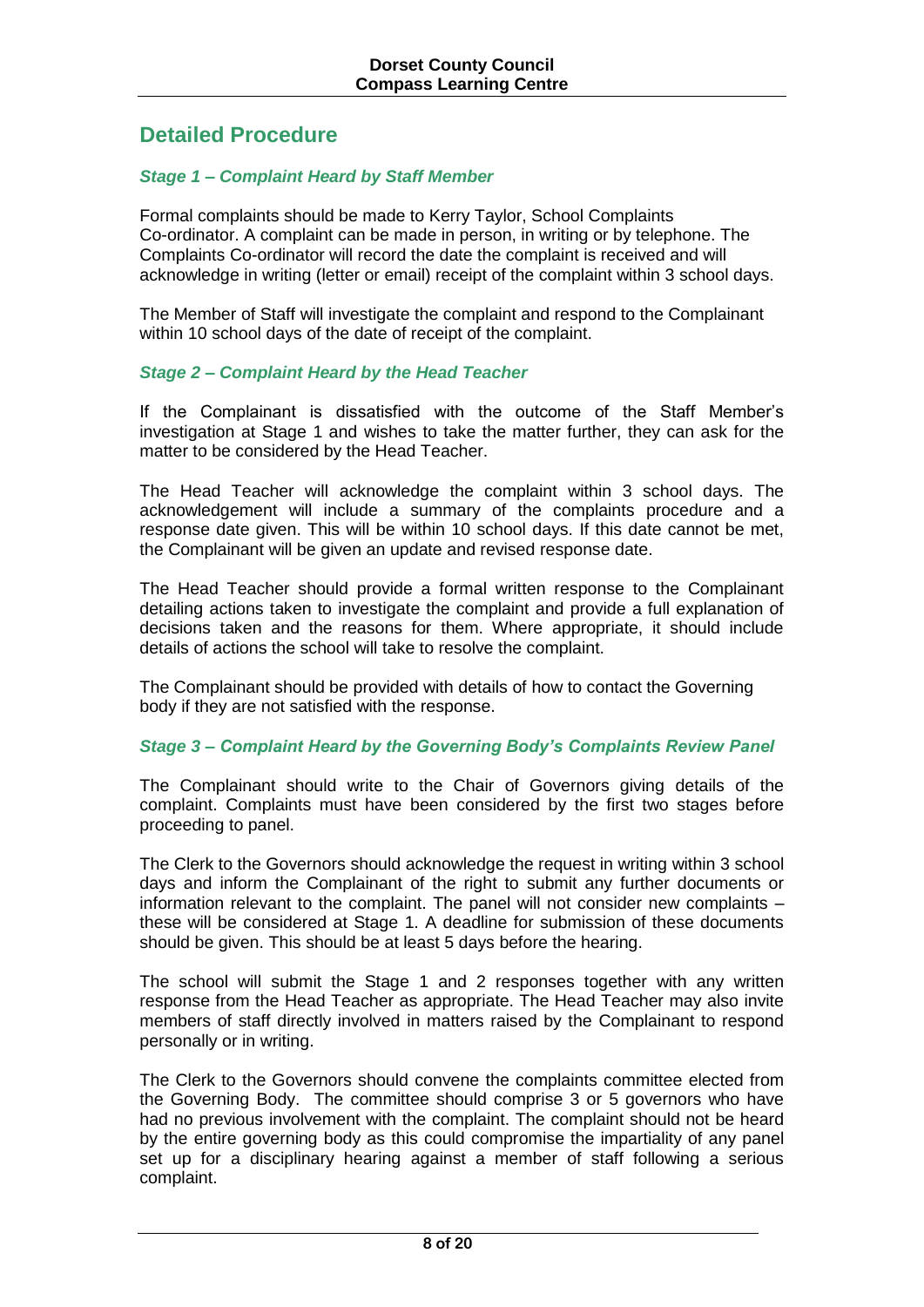The Complaints Panel should set a timetable for the hearing and should notify the Complainant of this. The review hearing should be heard within 20 school days of receiving the request.

The aim of panel should be to resolve the complaint and achieve reconciliation between the school and the Complainant if this is possible.

The hearing should be held in private. Any witnesses (other than the Complainant and the Head Teacher) should only attend for the part of the hearing in which they give their evidence. Good practice would be that at no point should the Head Teacher or the parent/carer be left with the complaint panel without the other being present

Once the panel are satisfied that they have heard all the information they need to make a decision, the Chair of the Panel should explain to the Complainant and the Head Teacher that the committee will consider its decision and respond in writing within 15 school days. The Complainant and the Head Teacher should then leave.

The panel should then consider the complaint and all the evidence presented. The panel can:-

- Uphold the complaint, in whole or in part.
- Dismiss the complaint, in whole or in part.
- Decide on the appropriate action to be taken to resolve the complaint.
- Where appropriate, recommend changes to the school's systems or procedures to prevent similar difficulties on the future.

A written response detailing the decisions, recommendations and the basis on which these have been made should be sent to the Complainant within 15 school days. The Complainant should be notified of the right to refer their concerns to the Department for Education if they are dissatisfied with the way their complaint has been dealt with.

## **Unreasonable Complainants**

Compass Learning Centre is committed to dealing with all complaints fairly and impartially and to providing a high quality service to those who complain and they will not normally limit the contact complainants have with the school. However, the school does not expect their staff to tolerate unacceptable behaviour and it will take action to protect staff from that behaviour, including that which is abusive, offensive or threatening.

The School defines unreasonable complainants as '*those who, because of the frequency or nature of their contacts with the school, hinder our consideration of their or other people's complaints*'.

A complaint can be regarded as unreasonable when the person making the complaint:-

- Refuses to specify the grounds of a complaint or the outcomes sought by raising the complaint, despite offers of assistance.
- Refuses to co-operate with the complaints investigation process.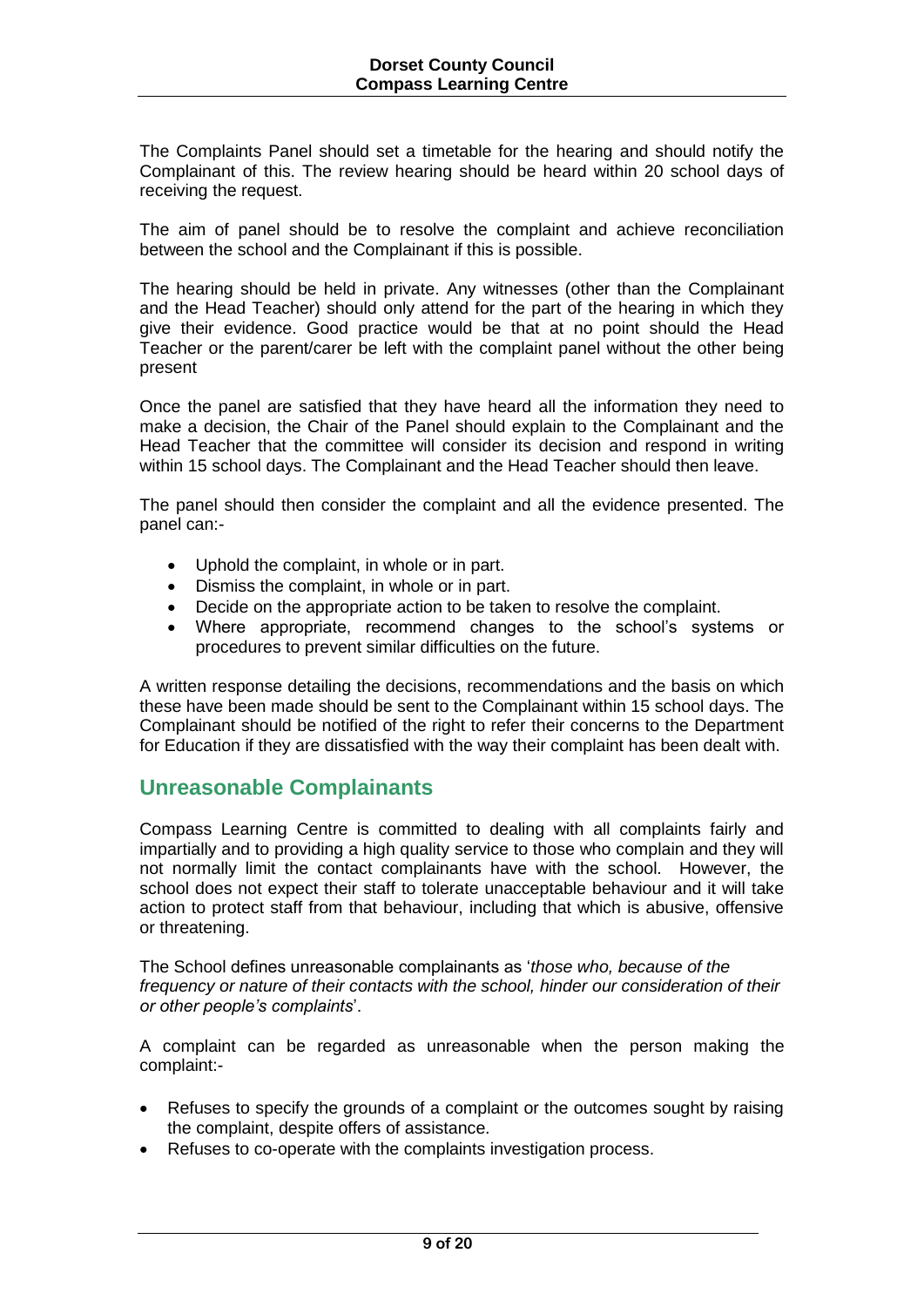- Refuses to accept that certain issues are not within the scope of a complaints procedure.
- Insists on the complaint being dealt with in ways which are incompatible with the adopted complaints procedure or with good practice.
- Makes unjustified complaints about staff who are trying to deal with the issues, and seeks to have them replaced.
- Changes the basis of the complaint as the investigation proceeds.
- Raises numerous, detailed but unimportant questions; insisting that they are answered often immediately or to their own timescales.
- Repeatedly makes the same complaint and refuses to accept the findings of the investigation into that complaint.
- Seeks an unrealistic outcome.
- Has a history of making unreasonable complaints.
- Makes frequent, lengthy, complicated and stressful contact with staff regarding the complaint in person, in writing and by telephone.
- Makes covert recordings of meetings.

A complaint will also be considered unreasonable if the person making the complaint does so:-

- Maliciously.
- Aggressively.
- Using threats, intimidation or violence.
- Using abusive, offensive or discriminatory language.
- Knowing it to be false.
- Using falsified information.

Whenever possible, the Head Teacher or Chairman of Governors should discuss the concerns with the Complainant informally before invoking the procedure. If the behaviour continues the Head Teacher should write to the Complainant explaining what behaviour is unreasonable and asking them to change it. They can also specify methods of communication and times. Any serious incident of aggression or violence the concerns and action should be put in writing immediately and the Police informed. They may also seek advice from the Schools' Complaint Service.

# **Recording**

The Complaints Co-ordinator will record all details of the complaint including:-

- Date of receipt.
- Action taken.
- Brief notes of meetings and telephone calls with the progress of the complaint.
- Any written response.
- Minutes of any meetings.
- Final outcome.
- Learning from complaints.

All functions of the complaints procedure should adhere to the requirements of the Data Protection Act, 1998 and the Freedom of Information Act, 2000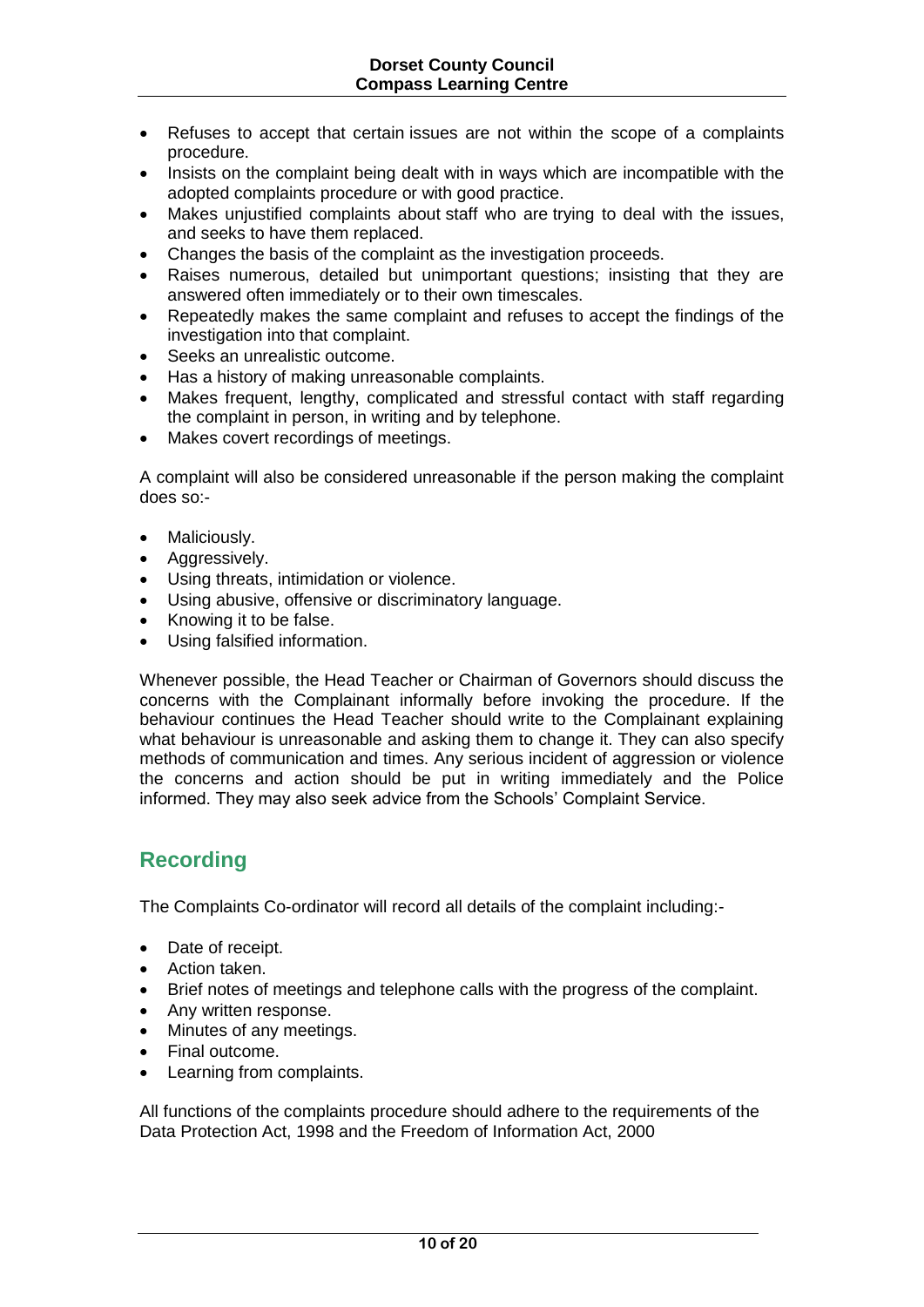# **Publicity**

Details of the school's complaints procedure can be found as follows:-

- any report/communication from the governors to parents/carers:
- the information given to new parents/carers when their children/young people join the school;
- the information given to the children/young people themselves;
- the home-school agreement;
- home school bulletins or newsletters;
- documents supplied to community users including course information or letting agreements;
- posters displayed in areas of the school that will be used by the public, such as reception or the main entrance;
- the school website www.compass.dorset.sch.uk.

# **Monitoring of the Procedure**

The school will monitor the operation and effectiveness of this complaints procedure as well as how information about complaints is being used to improve services and delivery. This policy should be followed in line with Compass Child protection policy.

# **Useful Contacts**

Complaints Co-ordinator Kerry Taylor@compass.dorset.sch.uk

The Department for Education Castle View House East Lane Runcorn **Cheshire** WA7 2GJ Tel 08700 002 288

**[www.education.gov.uk](http://www.education.gov.uk/)**

Schools' Complaint Service Children's Services Directorate West Court Wing County Hall **Dorchester** DT1 1XJ Tel 01305 225076 Email [j.taylor@dorsetcc.gov.uk](mailto:j.taylor@dorsetcc.gov.uk) or [s.j.k.turnbull@dorsetcc.gov.uk](mailto:s.j.k.turnbull@dorsetcc.gov.uk)

Julie Taylor QA/Complaints Manager March 2013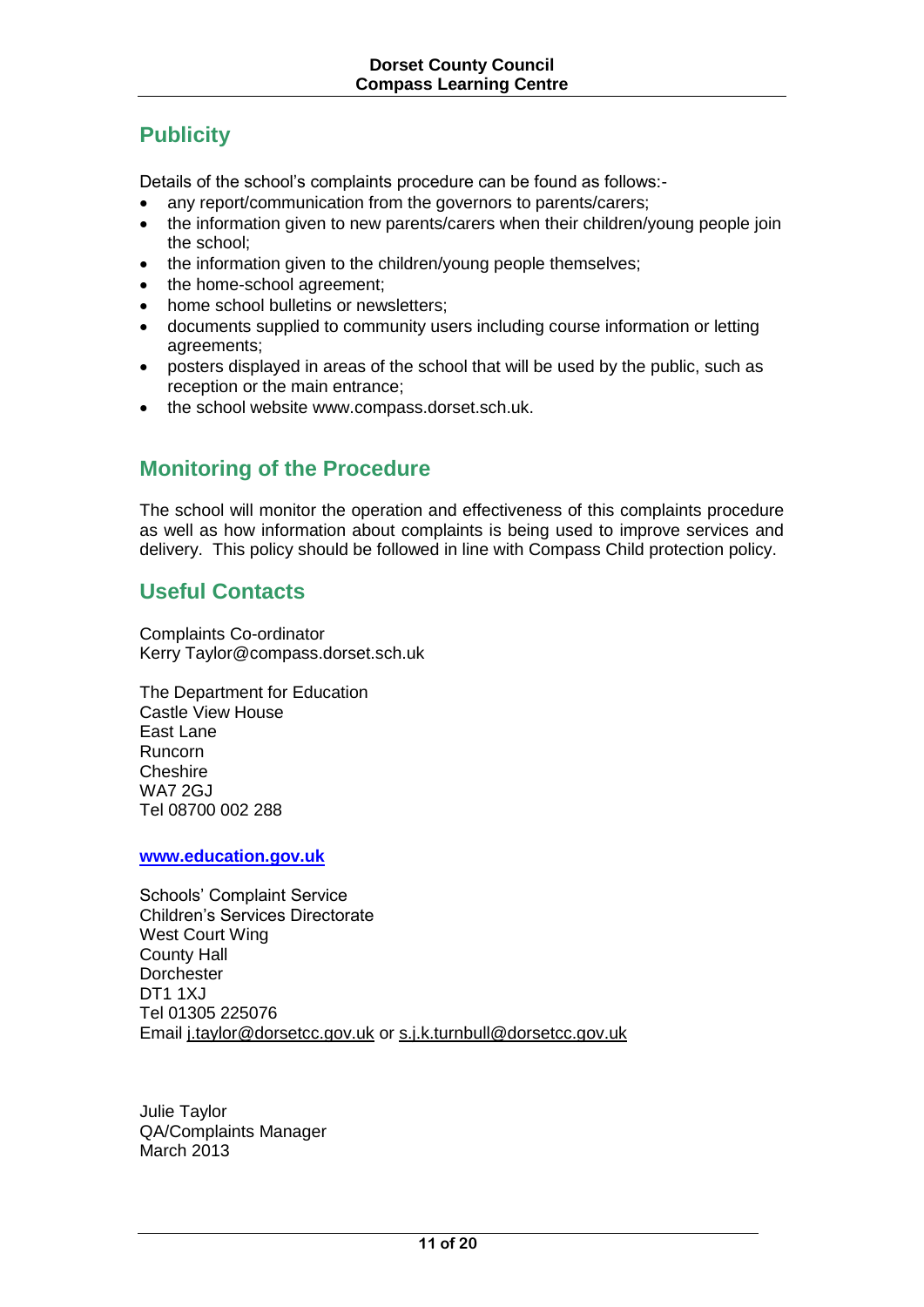### **Dorset County Council Compass Learning Centre**

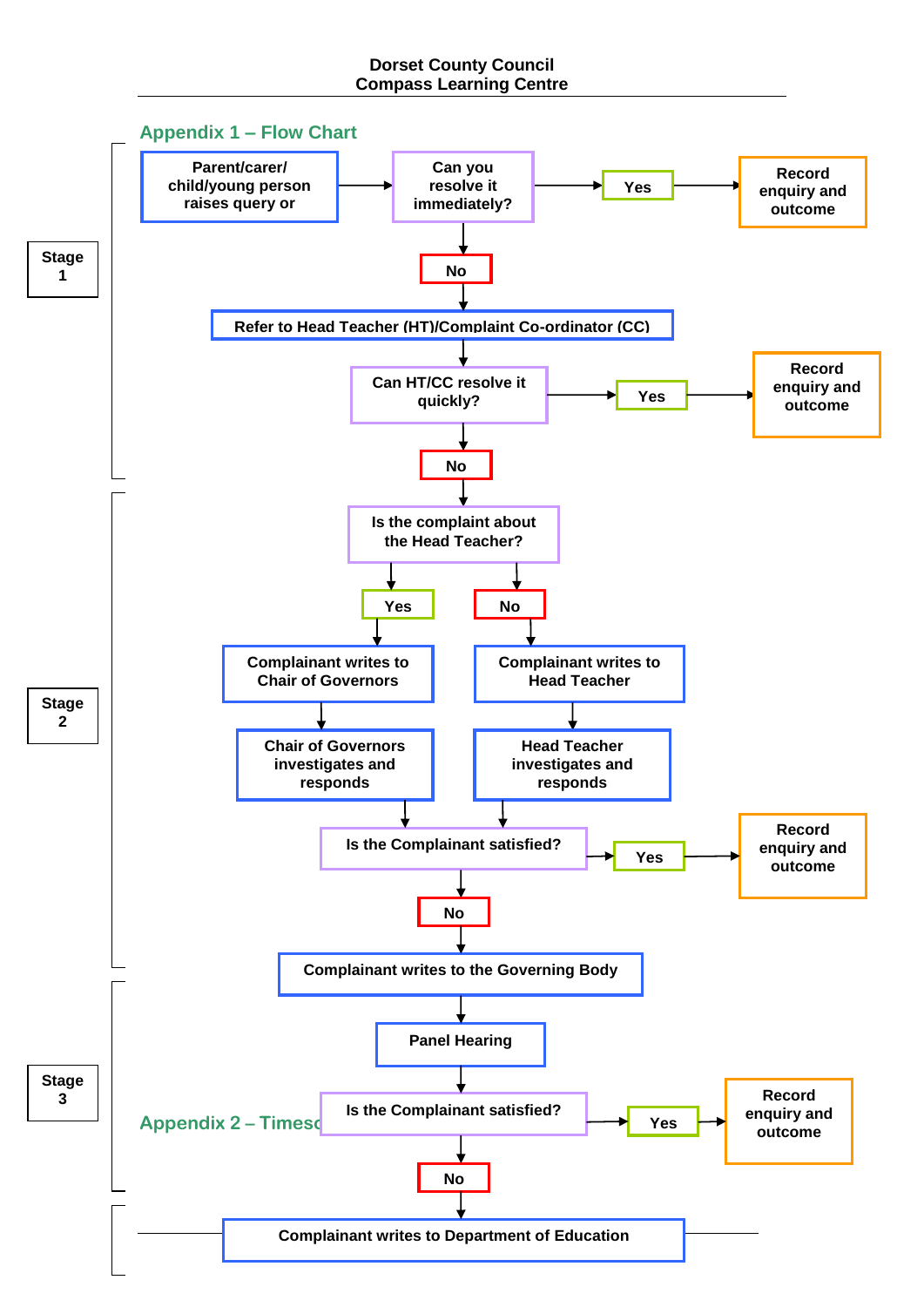### **Dorset County Council Compass Learning Centre**

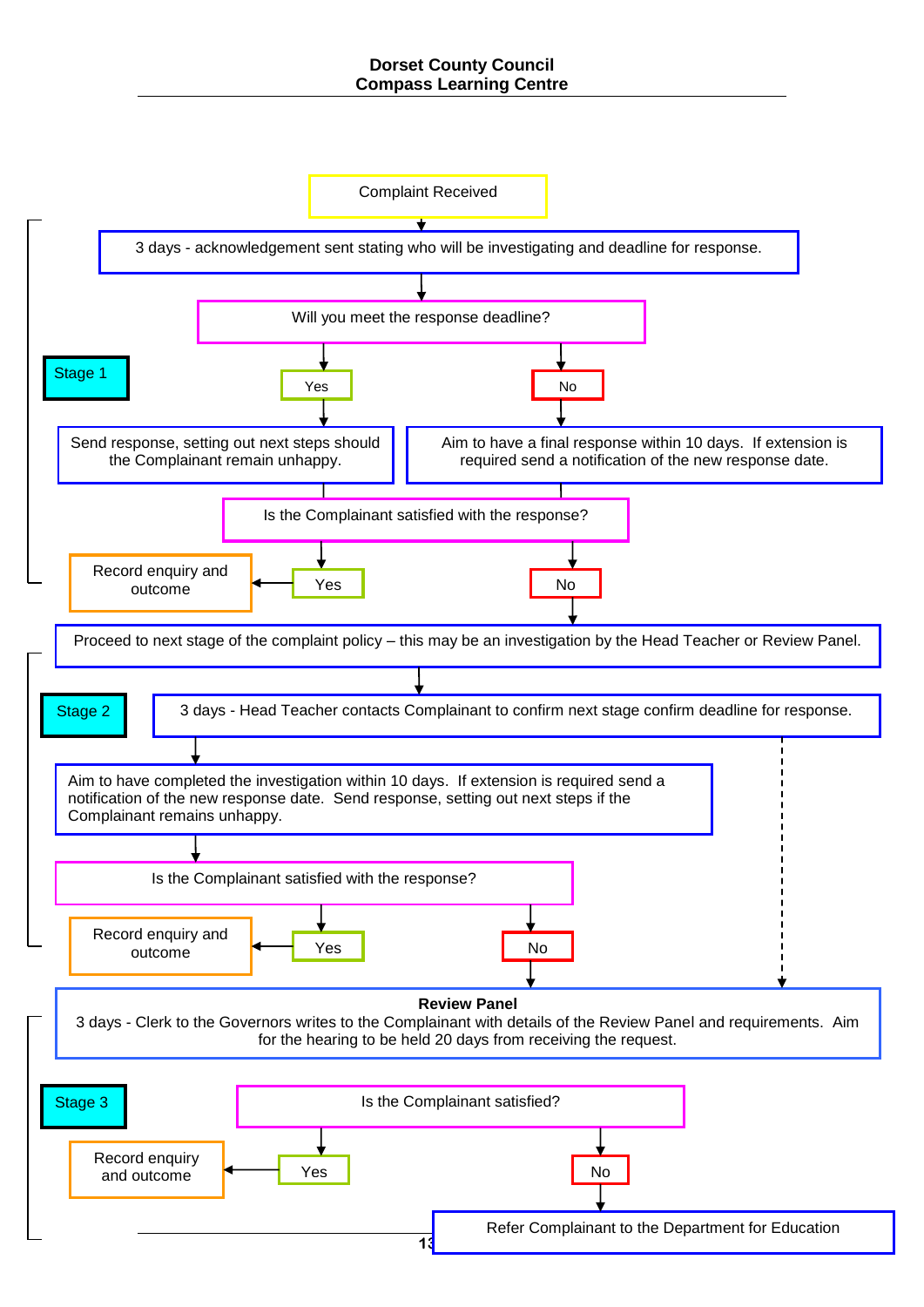### **Appendix 3 – Roles and Responsibilities**

### *The Complainant*

The Complainant or person who makes the complaint will receive a more effective response to the complaint if he/she:-

- Co-operates with the school in seeking a solution to the complaint.
- Expresses the complaint in full as early as possible.
- Responds promptly to requests for information or meetings or in agreeing the details of the complaint.
- Asks the Complaints Co-ordinator for assistance as needed.
- Treats all those involved in the complaint with respect.

### *The Complaints Co-ordinator*

The Complaints Co-ordinator should:-

- Ensure that all people involved in the complaint procedure should be aware of the legislation around complaints including the Equalities Act, Data Protection Act and Freedom of Information Act.
- Liaise with the Staff Member, Head Teacher, Chair of Governors and Panel Clerk to ensure the smooth running of the complaints procedure.
- Keep records.
- Be aware of issues regarding:
	- o Sharing third party information.
	- o Additional support this may be needed by complainants when making a complaint including interpretation support.
- Ensure that the Complainant is fully updated at each stage of the procedure and that sometimes letters regarding the progress of the complaint may also need to be translated.

### *The Investigator*

The Investigator is the person involved in Stages 1 and 2 of the procedure.

- The Investigator's role can include:-
- Providing a comprehensive, open, transparent and fair consideration of the complaint through:
	- o Sensitive and thorough interviewing of the Complainant.
	- o Consideration of records and other relevant information.
	- o Interviewing with staff and children/young peoples and other people relevant to the complaint.
	- o Analysing information.
- Effectively liaising with the Complainant and the Complaints Co-ordinator as appropriate.
- Identifying solutions and recommending courses of action to resolve problems.
- Be mindful of the timescales to respond to the Complainant in plain and clear language.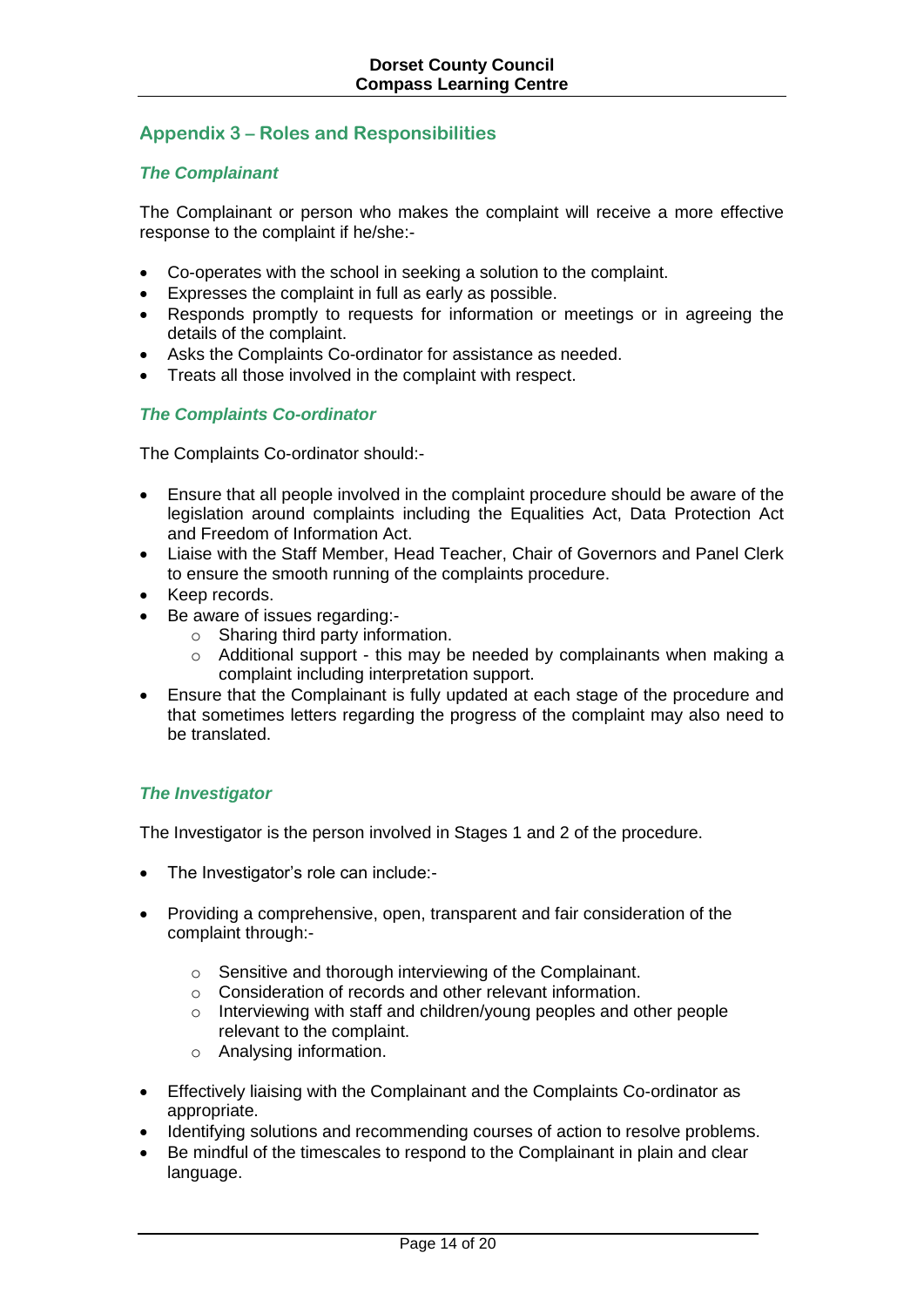### *The Panel Clerk (this could be Clerk to the Governors)*

The Clerk is the contact point for the Complainant for the panel meeting and is required to:-

- Set the date, time and venue of the hearing, ensuring that the dates are convenient to all parties and that the venue and proceedings are accessible.
- Collate any written material and send it to the parties in advance of the hearing.
- Meet and welcome the parties as they arrive at the hearing.
- Record the proceedings.
- Notify all parties of the panel's decision.
- Liaise with the Complaints Co-ordinator.

### *The Panel Chair*

The Panel Chair has a key role in ensuring that:-

- The meeting is clerked and minuted.
- The remit of the panel is explained to the parties and each party has the opportunity of putting their case without undue interruption.
- The issues are addressed.
- Key findings of fact are made.
- Parents/carers and others who may not be used to speaking at such a hearing are put at ease. This is particularly important if the Complainant is a child/young person.
- The hearing is conducted in an informal manner with each party treating the other with respect and courtesy.
- The layout of the room will set the tone and care is needed to ensure the setting is informal and not adversarial.
- The panel is open-minded and acts independently.
- No member of the panel has a vested interest in the outcome of the proceedings or any involvement in an earlier stage of the procedure.
- Each side is given the opportunity to state their case and ask questions.
- Written material is seen by all parties. If a new issue arises it would be useful to give all parties the opportunity to consider and comment on.
- Liaise with the Panel Clerk and Complaints Co-ordinator.

### *Panel Member*

Panellists should be aware that:-

 It is important that the review panel hearing is independent and impartial and that it is seen to be so. No governor may sit on the panel if they have had a prior involvement in the complaint or in the circumstances surrounding it. In deciding the make-up of the panel, governors need to try and ensure that it is a crosssection of the categories of governor and sensitive to the issues of race, gender and religious affiliation.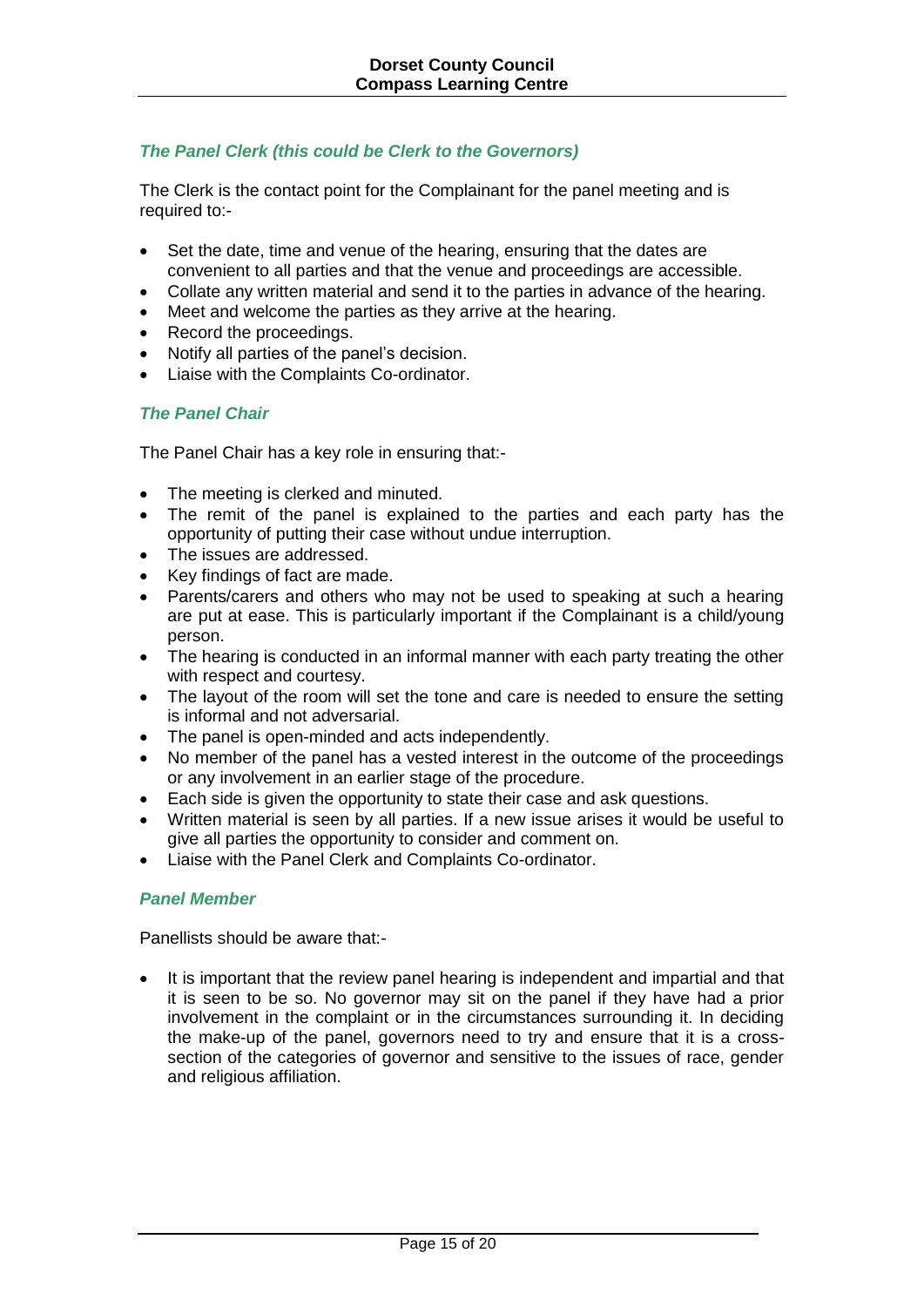- The aim of the hearing, which needs to be held in private, will always be to resolve the complaint and achieve reconciliation between the school and the Complainant. However, it has to be recognised the Complainant might not be satisfied with the outcome if the hearing does not find in their favour. It may only be possible to establish the facts and make recommendations which will satisfy the Complainant that his or her complaint has been taken seriously.
- An effective panel will acknowledge that many complainants feel nervous and inhibited in a formal setting. Parents/carers often feel emotional when discussing an issue that affects their child or young person. The panel chair will ensure that the proceedings are as welcoming as possible. The layout of the room will set the tone and care is needed to ensure the setting is informal and not adversarial.
- Extra care needs to be taken when the Complainant is a child/young person. Careful consideration of the atmosphere and proceedings will ensure that the child/young person does not feel intimidated. The panel needs to be aware of the views of the child/young person and give them equal consideration to those of adults. Where the child/young person's parent/carer is the Complainant, it would be helpful to give the parent/carer the opportunity to say which parts of the hearing, if any, the child/young person needs to attend.

NB Governors sitting on the panel need to be aware of the complaints procedure.

Myeer

Chair of Governors **Headteacher** Headteacher

Alison Glazier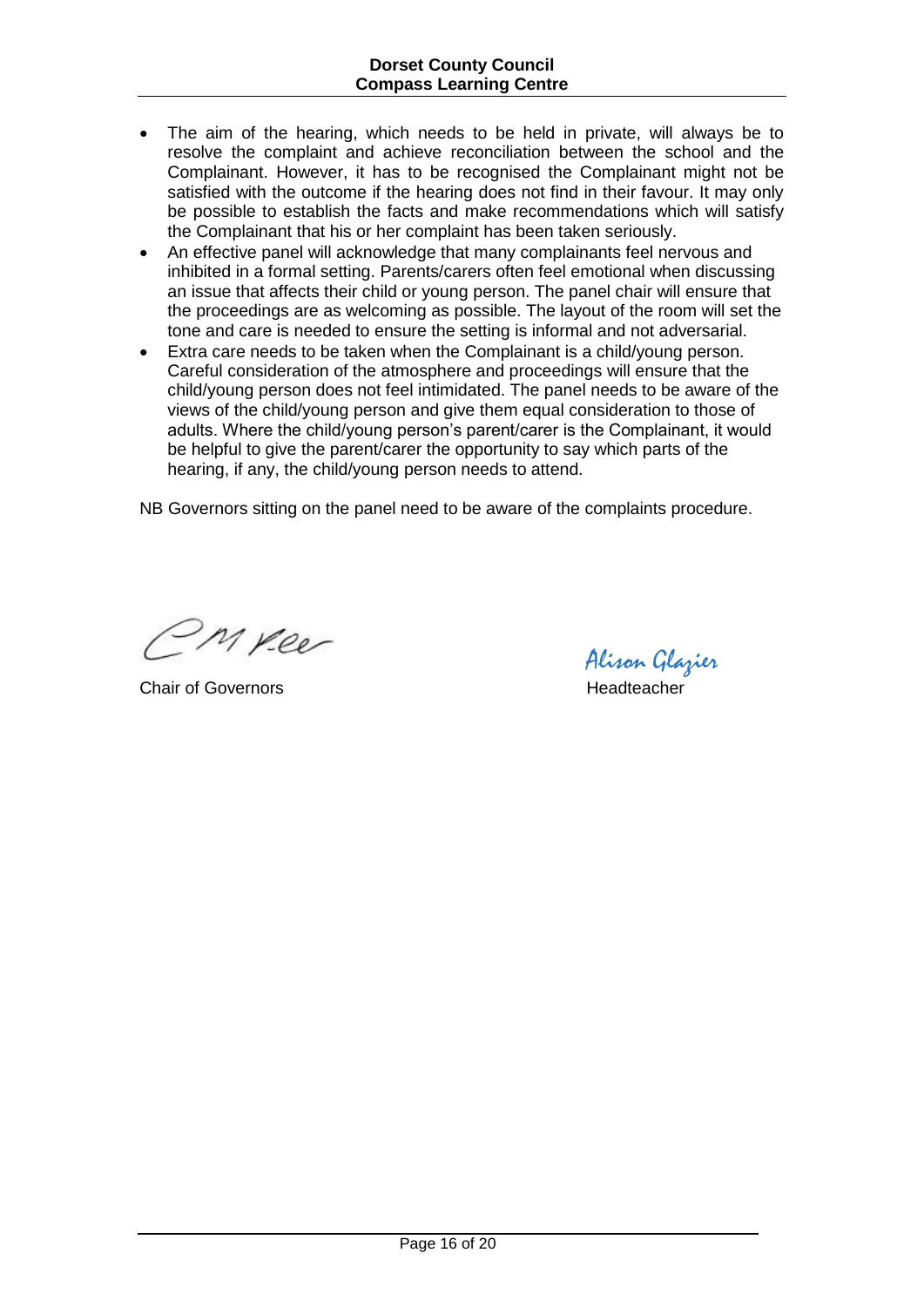## **Appendix 4 - Checklists**

### **Investigation Checklist**

The person investigating at each stage of the complaint should:-

- Establish what has happened so far, and who has been involved.
- Clarify the nature of the complaint and what remains unresolved.
- Meet with the Complainant or contact them see *Meeting with the Complainant* below.
- Establish the outcomes that the Complainant is seeking and whether these are achievable through the complaints process.
- Interview those involved in the matter and/or those complained of, allowing them to be accompanied if they wish.
- Conduct interviews with an open mind and be prepared to persist in the questioning.
- Keep notes of interviews.

#### *Meeting with Complainant*

The investigator should:-

- Allow the Complainant to explain how they feel and express any strong emotions – they should feel as if their complaint has been accepted.
- Clarify the complaint and all its individual parts and produce a written record.
- Ask what the Complainant is seeking regarding solution or outcomes.
- Check whether the Complainant needs support of any kind, in order to understand the discussion properly.
- Determine whether they need support during the process i.e. an advocate or any accessibility needs such as signer, hearing loop etc.
- Read the background to the complaint and the relevant legal and administrative policies and procedures.
- Consider whether the complaint could be resolved without further investigation.
- Assess whether the complaints procedure is the most appropriate way of handling this complaint.

#### *Interviewing:-*

#### *Children/young people*

- Children/young people should be interviewed in the presence of another member of staff, or in the case of serious complaints (e.g. where the possibility of criminal investigation exists) in the presence of their parents/carers.
- Care should be taken in these circumstances not to create an intimidating atmosphere.
- Children/young people should be told what the interview is about and that they can have someone with them.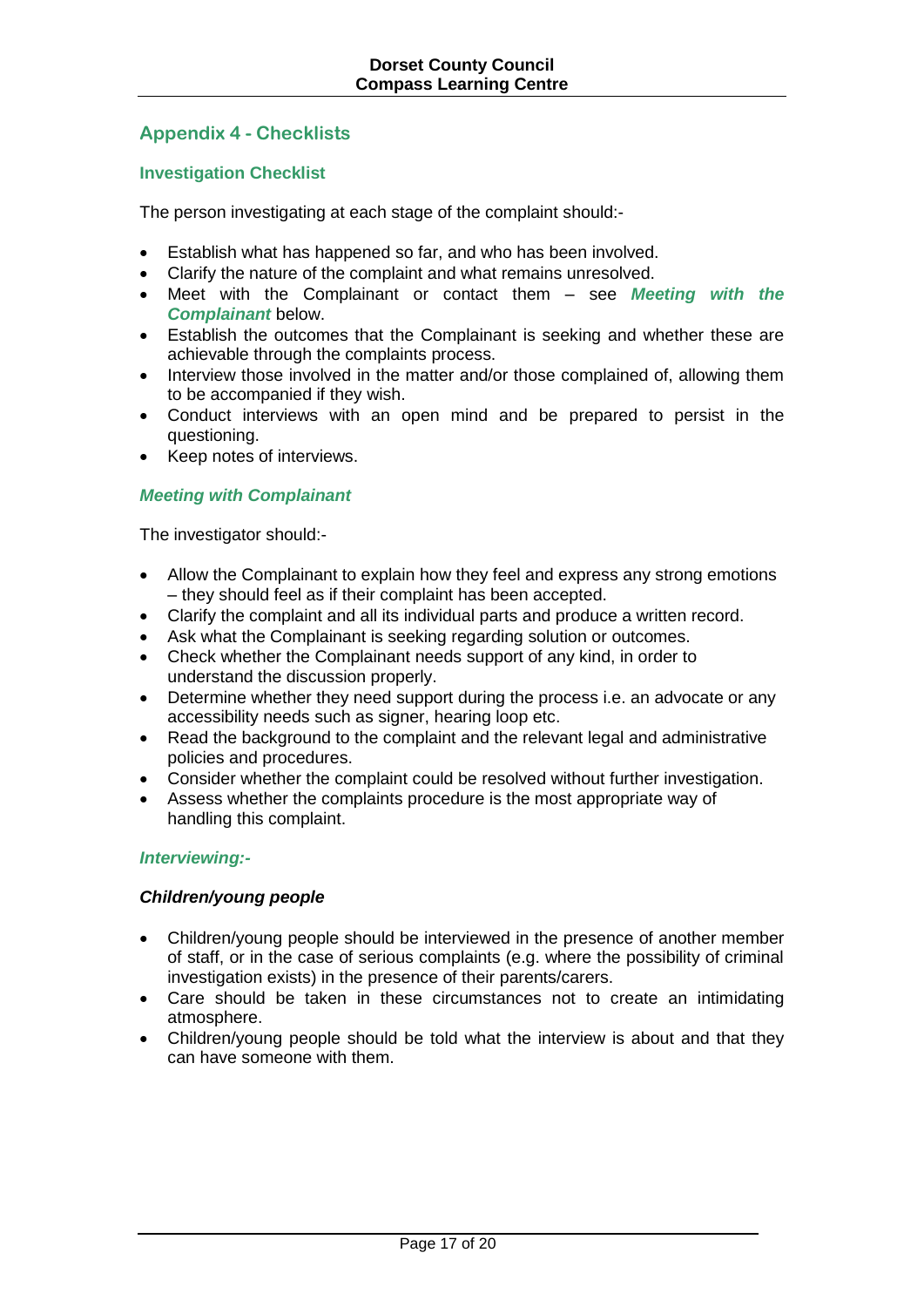### *Staff*

- Explain the complaint and your role clearly to the interviewee and confirm that they understand the complaints procedure and their role in it.
- Staff are allowed a colleague to support them at their interview. The colleague should not be anyone likely to be interviewed themselves, including their line manager.
- Use open not leading questions.
- Do not express opinions in words or attitude.
- Ask single not multiple questions, i.e. one question at a time.
- Try to separate 'hearsay' evidence from fact by asking interviewees how they know a particular fact.
- Persist with questions if necessary. Do not be afraid to ask the same question twice. Make notes of each answer given.
- Deal with conflicting evidence by seeking corroborative evidence. If this is not available, discuss with the Complaints Co-ordinator/ Head Teacher/ Chair of Governors the option of a meeting between the conflicting witnesses.
- Make a formal record of the interview from the written notes as soon as possible while the memory is fresh. Show the interviewee the formal record, ask if he has anything to add, and to sign the record as accurate.

### **Complaints Panel Checklist**

The panel should ensure that:-

- The hearing is as informal as possible.
- Witnesses are only required to attend for the part of the hearing in which they give their evidence.
- After introductions, the Complainant is invited to explain their complaint, outline their desired outcome and be followed by their witnesses.
- The Head Teacher may question the Complainant and the witnesses after each has spoken.
- The Head Teacher is then invited to explain the school's actions, their views on the desired outcomes and be followed by the school's witnesses.
- The Complainant may question both the Head Teacher and the witnesses after each has spoken.
- The panel may ask questions at any point.
- The Complainant is then invited to sum up their complaint.
- The Head Teacher is then invited to sum up the school's actions and response to the Complaint.
- The Chair explains that both parties will hear from the panel within 15 school days.
- Both parties leave together while the panel decide on the issues.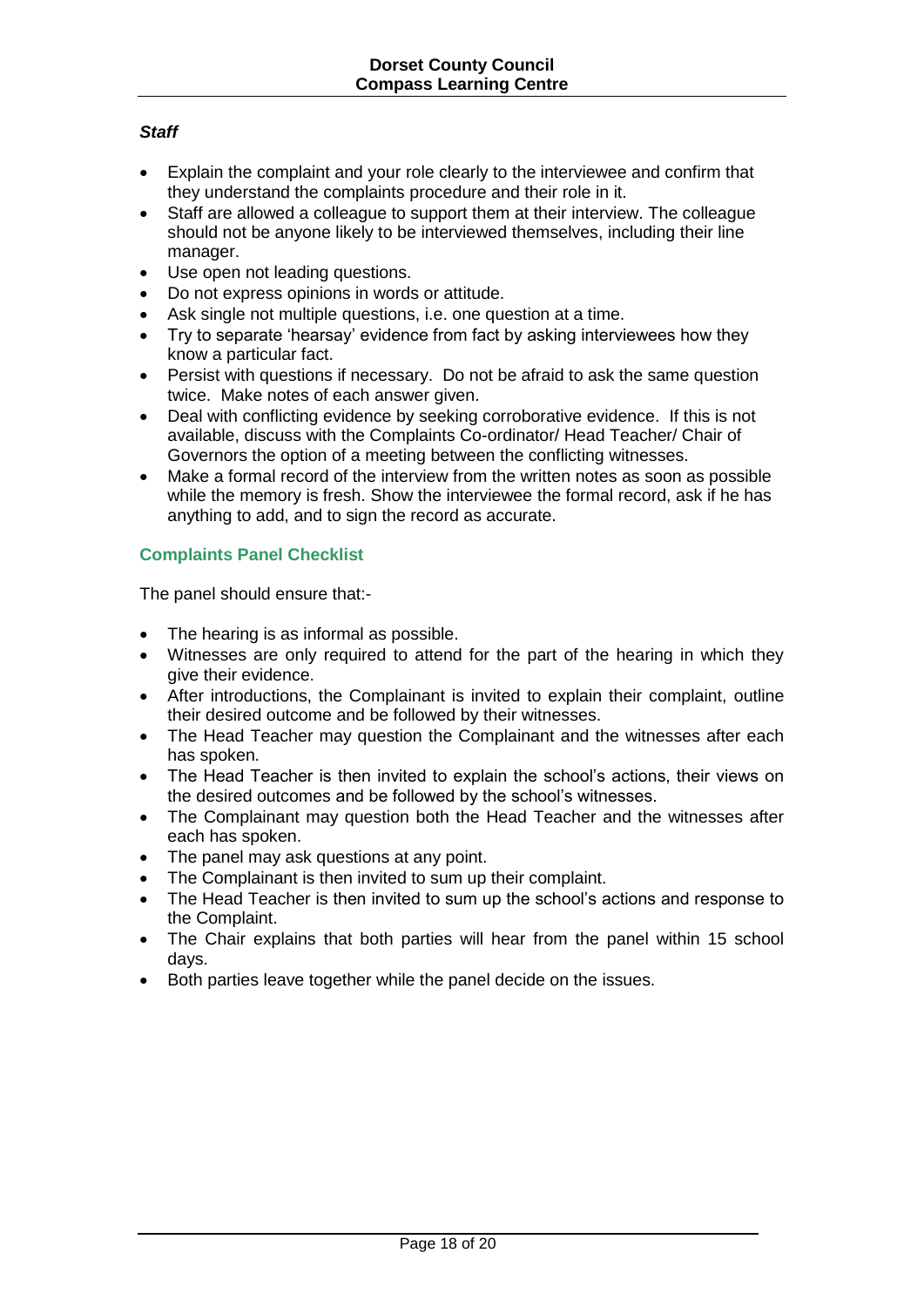# **Appendix 5 - School Complaint Form**

Please complete this form and return it to Kerry Taylor, Complaints Coordinator who will acknowledge receipt and explain what action will be taken.

| Your name:                                                                                                                                           |
|------------------------------------------------------------------------------------------------------------------------------------------------------|
| Child/young person's name:                                                                                                                           |
| Your relationship to the child/young person:                                                                                                         |
| Your Address:                                                                                                                                        |
|                                                                                                                                                      |
|                                                                                                                                                      |
|                                                                                                                                                      |
|                                                                                                                                                      |
| Daytime telephone number:                                                                                                                            |
|                                                                                                                                                      |
| Evening telephone number:                                                                                                                            |
| Email:                                                                                                                                               |
|                                                                                                                                                      |
| Please give concise details of your complaint, what you think the School did wrong or<br>did not do. Include dates, names of witnesses etc.          |
|                                                                                                                                                      |
|                                                                                                                                                      |
|                                                                                                                                                      |
|                                                                                                                                                      |
|                                                                                                                                                      |
|                                                                                                                                                      |
|                                                                                                                                                      |
|                                                                                                                                                      |
|                                                                                                                                                      |
|                                                                                                                                                      |
|                                                                                                                                                      |
|                                                                                                                                                      |
|                                                                                                                                                      |
|                                                                                                                                                      |
|                                                                                                                                                      |
|                                                                                                                                                      |
|                                                                                                                                                      |
|                                                                                                                                                      |
| What action, if any, have you already taken to try to resolve your complaint? (who<br>have you spoken with or written to and what was the outcome?). |
|                                                                                                                                                      |
|                                                                                                                                                      |
|                                                                                                                                                      |
|                                                                                                                                                      |
|                                                                                                                                                      |
|                                                                                                                                                      |
|                                                                                                                                                      |
|                                                                                                                                                      |
|                                                                                                                                                      |
|                                                                                                                                                      |
|                                                                                                                                                      |
|                                                                                                                                                      |
|                                                                                                                                                      |